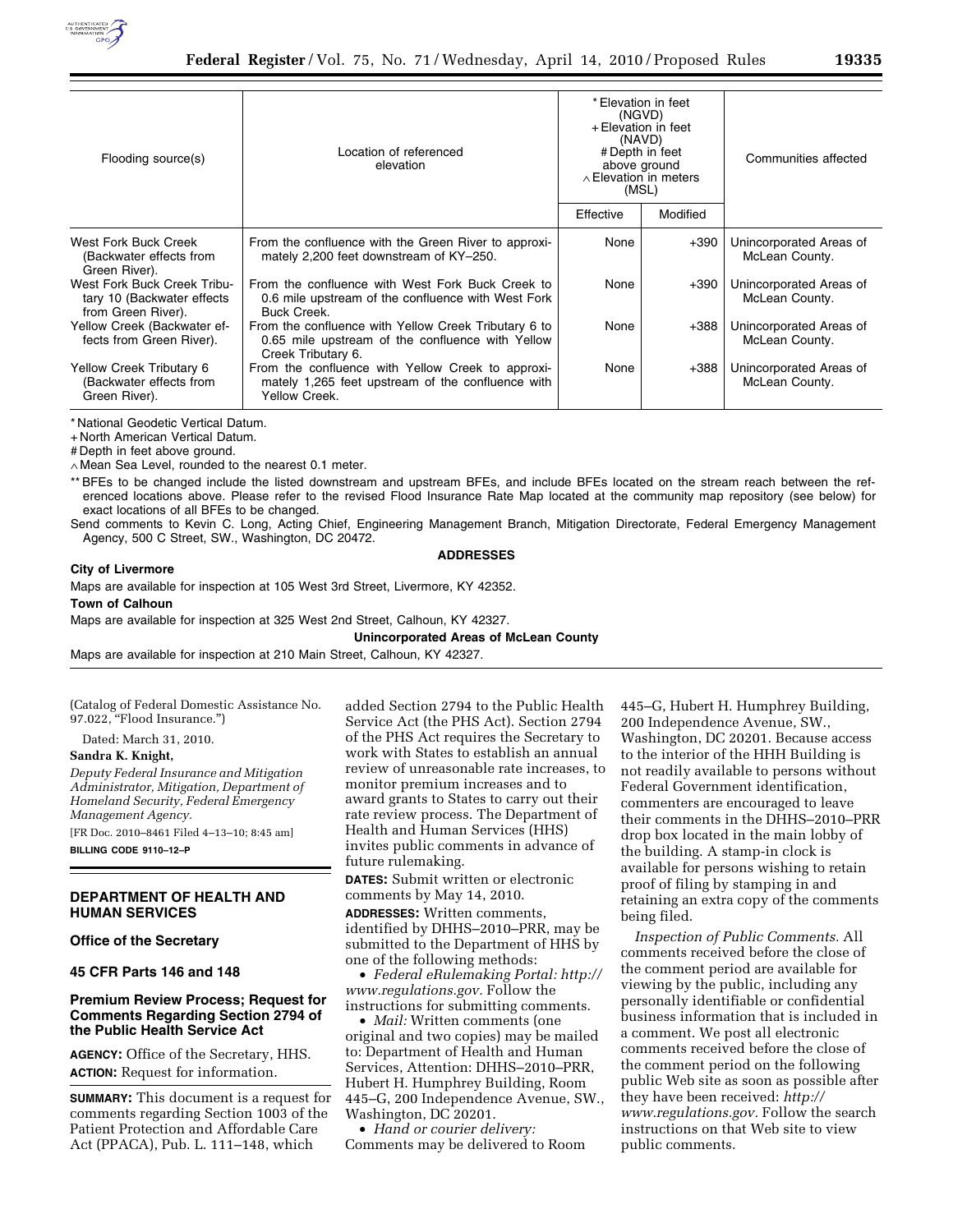Comments received timely will be available for public inspection as they are received, generally beginning approximately 3 weeks after publication of a document, at 200 Independence Avenue, SW., Washington, DC 20201, Monday through Friday of each week from 8:30 a.m. to 4 p.m. To schedule an appointment to view public comments, call 202–690–5480.

# **FOR FURTHER INFORMATION CONTACT:**

Sharon Arnold, Centers for Medicare and Medicaid Services, Department of Health and Human Services, at (202) 690–5480. *Customer Service Information:* Individuals interested in obtaining information about the Patient Protection and Affordable Care Act may visit the Department of Health and Human Services' Web site (*http:// www.healthreform.gov*).

### **SUPPLEMENTARY INFORMATION:**

#### **I. Background**

Section 1003 of the Patient Protection and Affordable Care Act (PPACA), Public Law 111–148, enacted on March 23, 2010, added Section 2794 of the Public Health Service Act (PHS Act). In 1996, Congress enacted the Health Insurance Portability and Accountability Act of 1996 (HIPAA), which added title XXVII to the PHS Act, and parallel provisions to the Employee Retirement Income Security Act of 1974 (ERISA), and the Internal Revenue Code of 1986. These amendments provided for, among other things, improved portability and continuity of coverage with respect to health insurance coverage in the group and individual insurance markets, and group health plan coverage provided in connection with employment. Title XXVII of the PHS Act is codified at 42 U.S.C. 300gg, *et seq.* PPACA expanded Title XXVII of the PHS Act, redesignated several sections, and created new requirements affecting the individual and group markets. In particular, among other provisions, Section 2794 requires health insurance issuers offering individual or group coverage to submit to the Secretary and the relevant State a justification for an unreasonable premium increases.

## *A. Initial Premium Review Process, Public Reporting, and Justification of Unreasonable Premium Increases for Individual and Group Coverage*

Section 2794(a)(1) requires the Secretary, in conjunction with States, to establish a process for the annual review, beginning with the 2010 plan year, of unreasonable increases in premiums for health insurance coverage. Additionally, Section

2794(a)(2) provides that this process shall require health insurance issuers to submit to the Secretary and the relevant State a justification for an unreasonable premium increase prior to the implementation of the increase, and prominently post this information on their Internet Web sites. Section 2794(a)(2) also requires the Secretary to ensure the public disclosure of information relating to these increases and justifications for all health insurance issuers.

### *B. Continuing Premium Review Process*

For plan years beginning in 2014, Section 2794(b)(2)(A) requires the Secretary, in conjunction with States to monitor premium increases of health insurance coverage offered through an Exchange and outside of an Exchange, consistent with the provisions of Section 2794(a)(2). (In this context, the terms ''State Exchange'' and ''Exchange'' refer to the State health insurance exchanges established under PPACA).

Section 2794(b)(1) also requires that, as a condition of receiving a grant from the Secretary to assist in carrying out the premium review process, States shall provide the Secretary with information about trends in premium increases in health insurance coverage in premium rating areas in the State; and make recommendations about whether particular health insurance issuers should be excluded from participation in the Exchange based on a pattern or practice of excessive or unjustified premium increases.

Additionally, Section 2794(b)(2)(B) requires States to take into account any excess of premium growth outside of the Exchange, as compared to the rate of premium growth inside the Exchange, in determining whether to offer qualified health plans in the large group market through an Exchange.

# *C. Availability of Grants to States in Support of the Premium Review Process*

Section 2794(c)(1) directs the Secretary to carry out a program to award grants to States during the fiveyear period beginning with fiscal year 2010 to assist in carrying out the requirements of Section 2794(a). For example, these grants can be used to assist States in reviewing and, if appropriate under State law, approving premium increases for health insurance coverage; and providing information and recommendations to the Secretary under Section 2794(b)(1).

Section  $2794(c)(2)(A)$  provides for an appropriation to the Secretary of \$250,000,000 out of all funds in the Treasury not otherwise appropriated, to be available for expenditure for the State

grants. Section 2794(c)(2)(C) requires the Secretary to establish a formula for determining the amount of any grant to a State under this subsection that considers the number of plans of health insurance coverage offered in each State and the population of the State (with the requirement that no State qualifying for a grant shall receive less than \$1,000,000 or more than \$5,000,000 for a grant year).

Additionally, Section 2794(c)(2)(B) provides that if these appropriated amounts are not fully obligated under the above mentioned State grants by the end of fiscal year 2014, any remaining funds are to remain available to the Secretary for grants to States for planning and implementing the insurance reforms and consumer protections under Part A of the PPACA.

# *D. Effective Dates*

Section 1004(a) of the PPACA provides that the provisions of Section 2794 of the PHS Act shall become effective for fiscal years beginning with fiscal year 2010.

### **II. Solicitation of Comments**

## *A. Information Regarding Regulatory Guidance*

The Department is inviting public comment to aid in the development of regulations regarding Section 2794 of the PHS Act, and is especially interested in the perspectives of researchers, policy analysts, health insurance issuers, and States. To assist interested parties in responding, this request for comments describes specific areas in which the Department is particularly interested.

This request for comments identifies a wide range of issues that are of interest to the Department. Commenters should use the questions below to assist in providing the Department with useful information relating to the development of regulations regarding Section 2794 of the PHS Act. However, it is not necessary for commenters to address every question. Individuals, groups, and organizations interested in providing information relating to one or more of the topics discussed herein may do so at their discretion by following the above mentioned instructions.

*Specific Areas in which the Department is interested include the following:* 

1. Rate Filings and Review of Rate Increases

The Act requires the Secretary, in conjunction with States, to establish a process for the annual review of unreasonable increases in health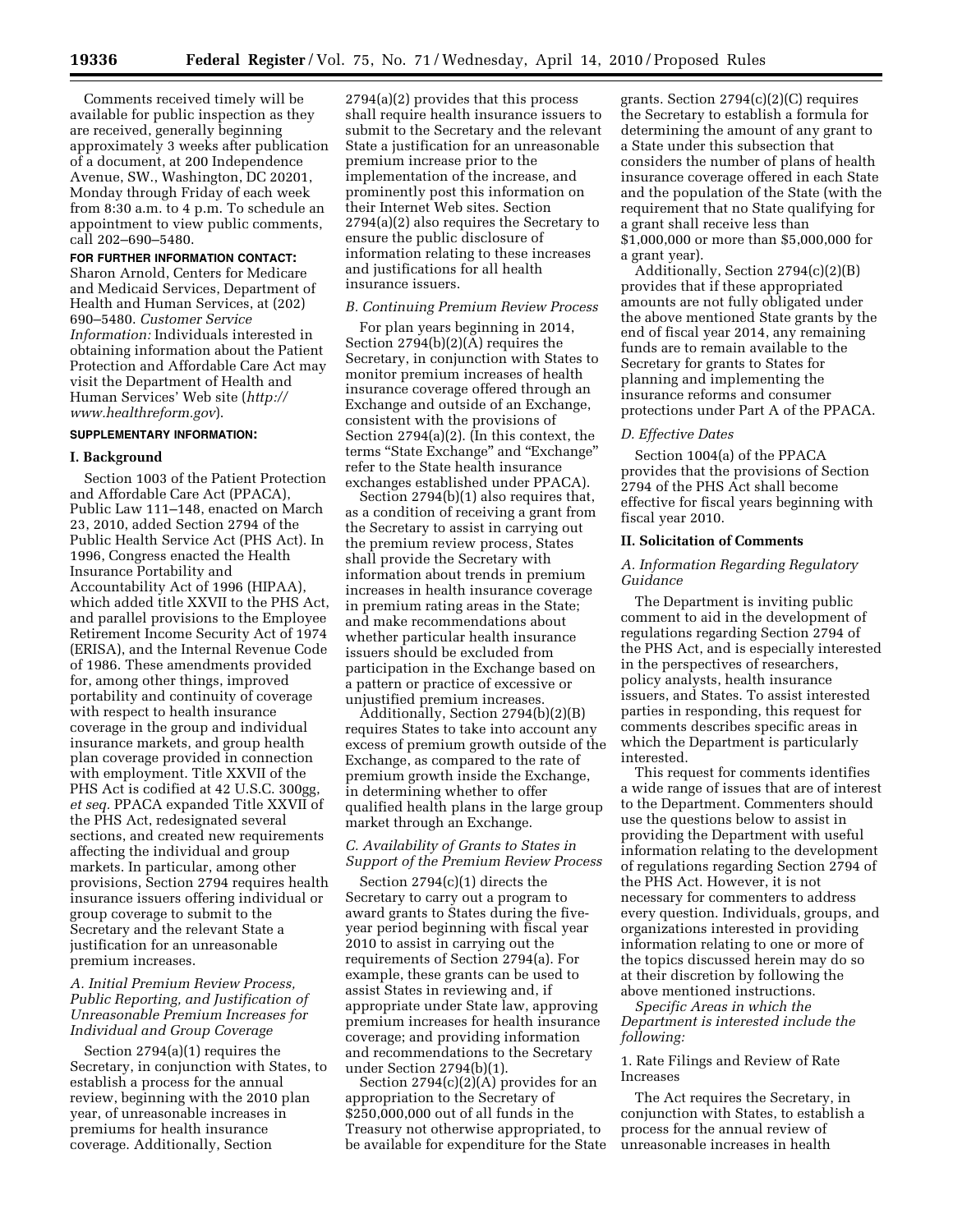insurance premiums. A justification for an unreasonable premium increase is also required.

a. To what extent do States currently have processes in place to review premium rates and rate increases?

1. What kinds of methodologies are used by States to determine whether or not to approve or modify a rate or a rate increase? What are the pros and cons of these differing methodologies?

2. Are special considerations needed for certain kinds of plans (for example, HMOs, high deductible health plans, new policies, and closed blocks of business)? If so, what special considerations are typically employed and under what circumstances?

b. Where applicable, do health insurance issuers currently provide actuarial memorandums and supporting documentation relating to premium rate calculations, such as trend assumptions, for all premium rates and rate increases that are submitted, and/or for all premium rates and rate increases that are reviewed?

1. How is medical trend typically calculated?

2. Are specific exhibits, worksheets or other documents typically required? If so, are these documents generally submitted to the State Insurance Department directly, and if so, in what format?

3. To what extent do issuers use the following categories to develop justifications for rate increases: costsharing, enrollee population including health risk status, utilization increases, provider prices, administrative costs, medical loss ratios, reserves, and surplus levels? Are there other factors that are considered?

c. What level(s) of aggregation (for example, by policy form level, by plan type, by line of business, or by company) are generally used for rate filings, rate approvals, and any corrective actions? What are the pros and cons associated with each level of aggregation in these various contexts?

d. What requirements do States currently have relating to medical trend and rating calculations? What are the pros and cons of these different requirements, and what additional requirements could potentially be set?

1. Do States generally allow enrollees under the same policy form to be further subdivided for purposes of calculating medical trends and rates?

2. Do States generally allow enrollees under different policy forms to be grouped together for these calculations, and if so, how?

2. Defining Unreasonable Premium Rate Increases

The Act provides that the initial and continuing rate review process under Section 2794 is only to be undertaken for unreasonable premium rate increases.

a. In States that currently have rate review processes, are all rates or rate increases generally reviewed? If so, for what markets and/or products? If not, what criteria do these States typically use when determining which rates or rate increases will be reviewed? To what extent do States require that these reviews take place before the proposed rate increases can be implemented?

b. To what extent have States developed definitions of what constitutes a premium rate increase warranting review?

## 3. Public Disclosure

The Act requires that health insurance issuers prominently post the justification for an unreasonable premium increase on their Internet Web sites prior to implementation of the increase.

a. To what extent is information on premium rates and premium rate increases, and related justifications, currently made available to the public?

1. To what extent are annual summaries of premium rate increases currently made available to the public on State or consumer Web sites, and/or made available by request? Where available, to what extent is this information generally provided by policy form, type of product, line of business, or some other grouping?

2. To what extent are rate filings with actuarial justification and supporting documentation generally made available to the public? In what format(s) are rate filings currently made available to the public? What format(s) would be most useful to the public?

3. What kinds of supporting documentation are necessary for consumers to interpret these kinds of information?

b. What kinds of information relating to justification for an unreasonable premium increase could potentially be made available?

## 4. Exclusion From Exchange

For plan years beginning in 2014, States receiving grants in support of the rate review process must make recommendations, as appropriate, to the State Exchange about whether particular insurance issuers should be excluded from participation in the Exchange based on a pattern or practice of excessive or unjustified premium increases.

a. To what extent have States developed definitions of what constitutes an excessive or unjustified premium rate increase and/or a pattern or practice of such increases? How could a pattern or practice of excessive unjustified premium increases be defined in this context, and what are some of the pros and cons of the various approaches that are available?

b. What criteria could be established to determine whether insurers have engaged in a pattern or practice of excessive or unjustified premium increases?

## 5. Grant Allocation

The Act directs the Secretary to allocate \$250 million in grant money to States to carry out the rate review process.

a. What factors could be considered in grant allocation?

b. What weighting could be given to different factors and why?

# *B. Information Regarding Economic Analysis, Paperwork Reduction Act, and Regulatory Flexibility Act*

Executive Order 12866 requires an assessment of the anticipated costs and benefits of a significant rulemaking action and the alternatives considered, using the guidance provided by the Office of Management and Budget. These costs and benefits are not limited to the Federal government, but pertain to the affected public as a whole. Under Executive Order 12866, a determination must be made whether implementation of Section 2794 of the PHS Act will be economically significant. A rule that has an annual effect on the economy of \$100 million or more is considered economically significant.

In addition, the Regulatory Flexibility Act may require the preparation of an analysis of the economic impact on small entities of proposed rules and regulatory alternatives. An analysis under the Regulatory Flexibility Act must generally include, among other things, an estimate of the number of small entities subject to the regulations (for this purpose, plans, employers, and issuers and, in some contexts small governmental entities), the expense of the reporting, recordkeeping, and other compliance requirements (including the expense of using professional expertise), and a description of any significant regulatory alternatives considered that would accomplish the stated objectives of the statute and minimize the impact on small entities.

The Paperwork Reduction Act requires an estimate of how many ''respondents'' will be required to comply with any "collection of